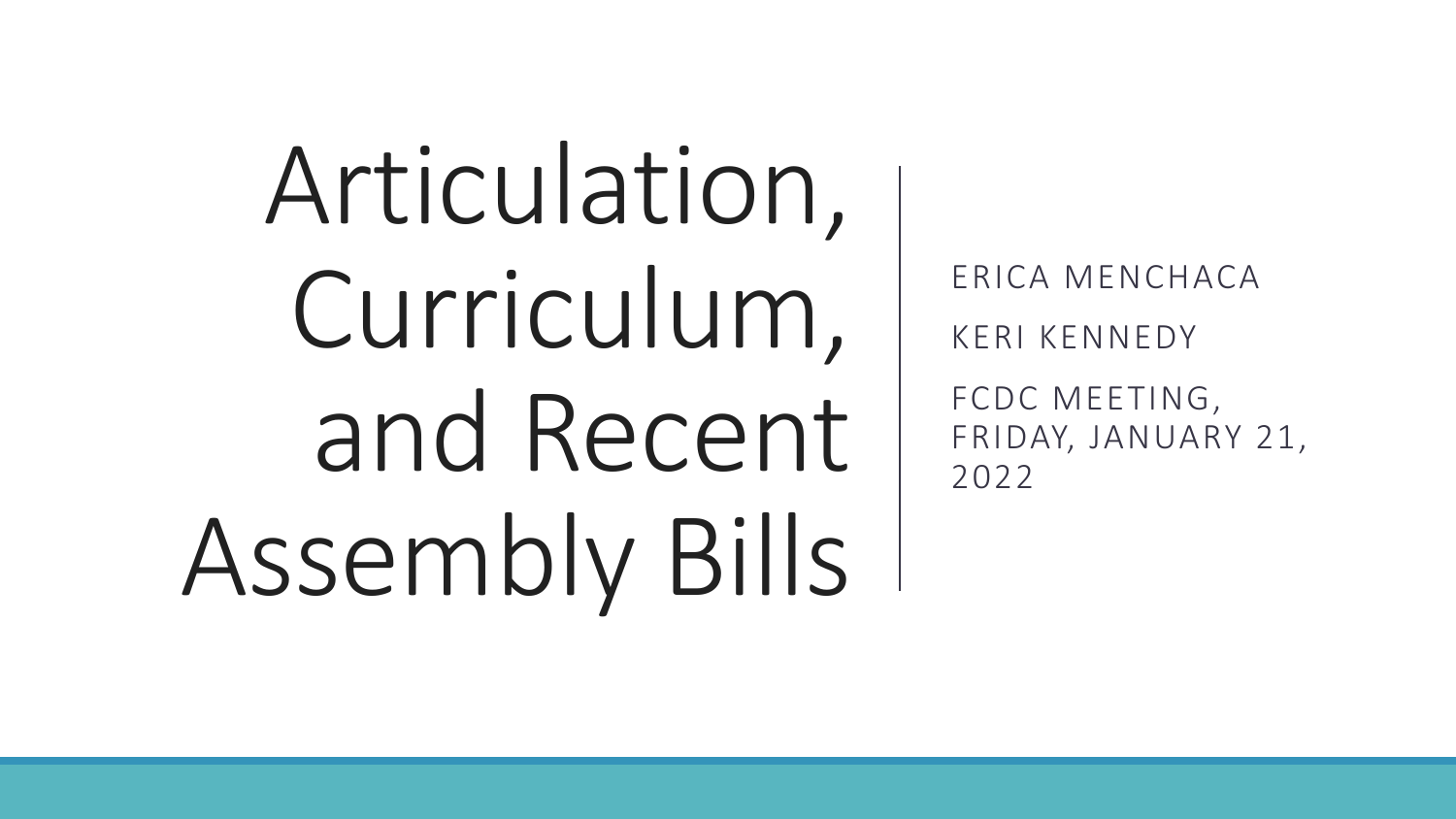# Assembly Bills

# AB 927

AB 1460

AB 928

AB 1111

AB 705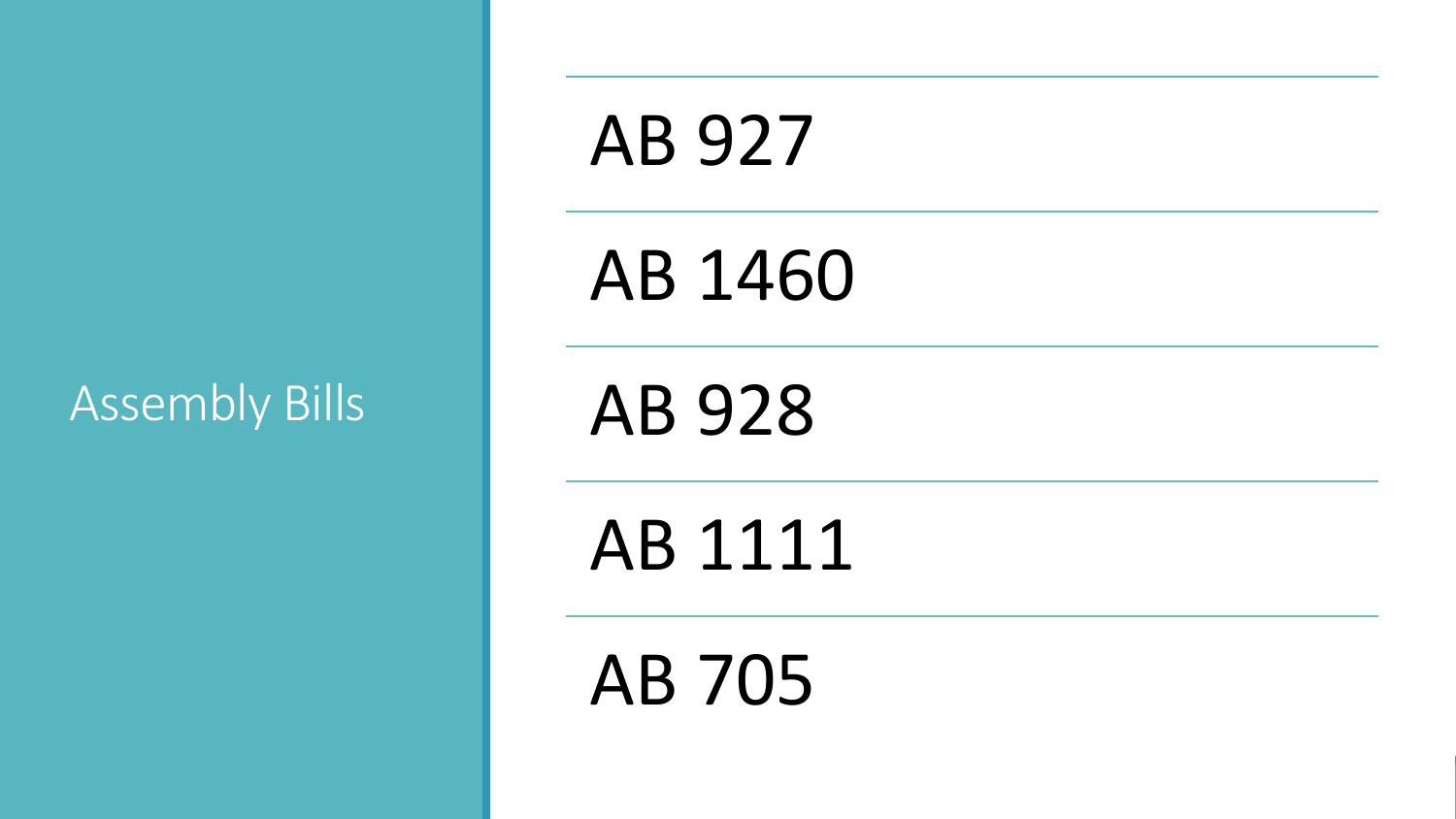AB 927 **Community** Colleges Baccalaureate Degree Program

## [AB 927 Bill Text](https://leginfo.legislature.ca.gov/faces/billTextClient.xhtml?bill_id=202120220AB927)

Extends the pilot indefinitely

Must provide evidence of an unmet need

Two timelines per academic year with 15 districts select each timeline

Number of baccalaureate degree programs cannot exceed 25% of associate degrees

Continue to offer Associate degree program in same subject unless otherwise approved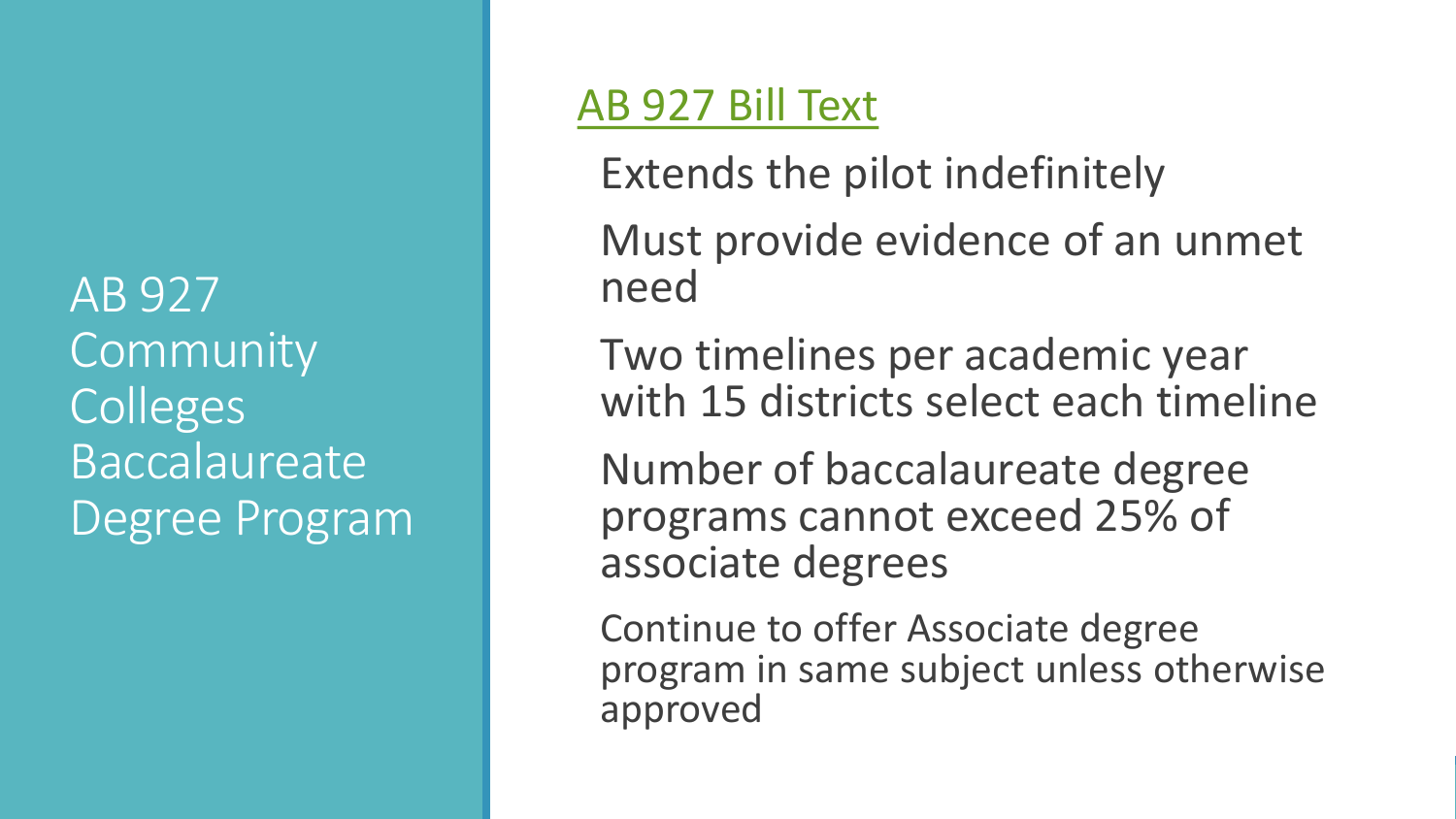# AB 1460 Ethnic Studies as part of CSU GE

# [AB 1460 Bill Text](https://leginfo.legislature.ca.gov/faces/billTextClient.xhtml?bill_id=201920200AB1460) Fall 2020

#### BC Response

- Cross List courses in ETHN
- Update Local degree requirements
- Plan to Review Local GE requirements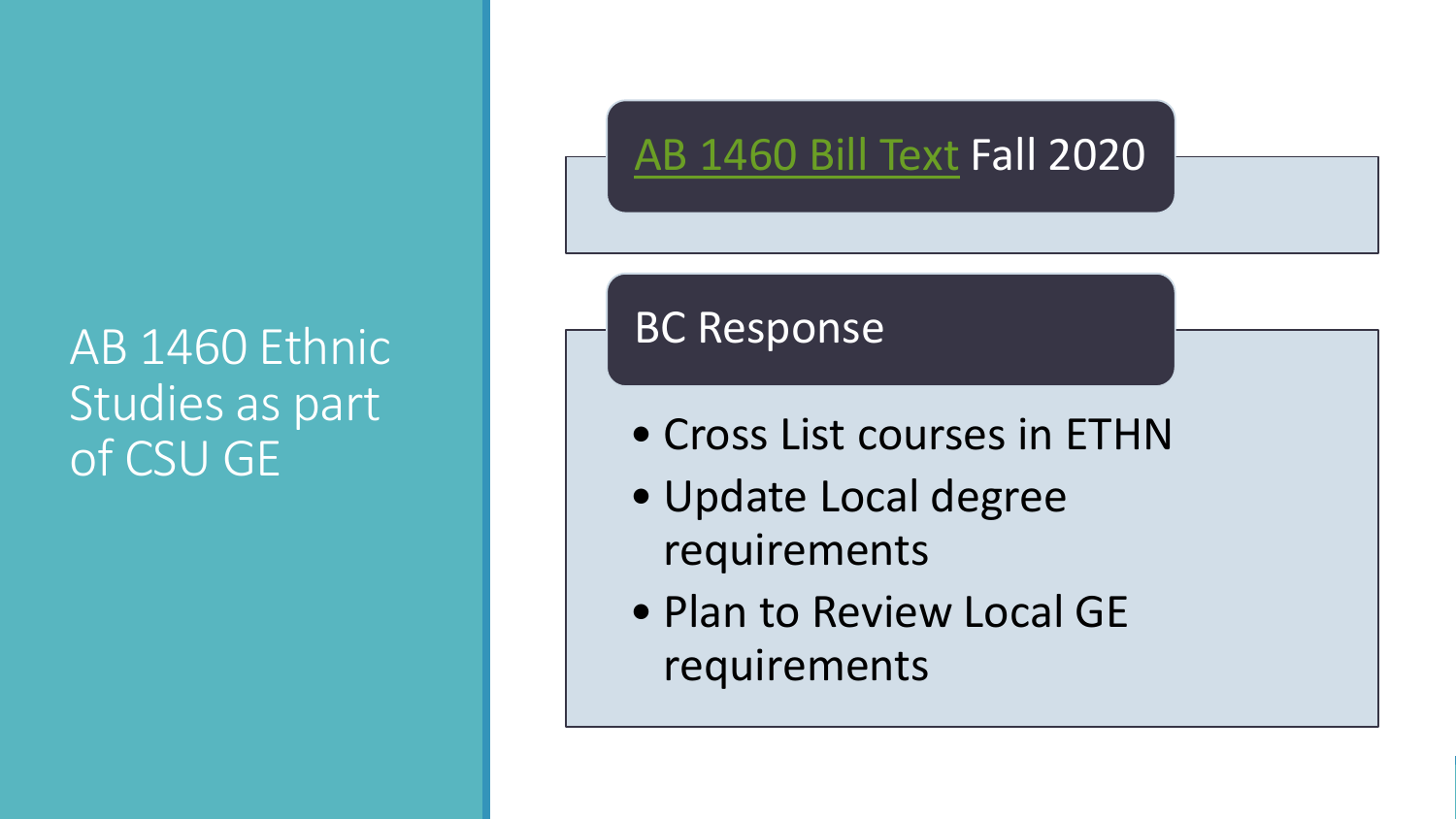# AB 1460 Continued

### Current Work

- UC development of Ethnic Studies Requirement
- ASCCC task force providing guidelines for Ethnic Studies at CCC
- Fall 2021 Resolution 09.01 Adding [Culturally Responsive Curriculum, Equity](https://asccc.org/resolutions/adding-culturally-responsive-curriculum-equity-mindedness-and-anti-racism-course-outline)  Mindedness and Anti-Racism to COR Requirements in Title 5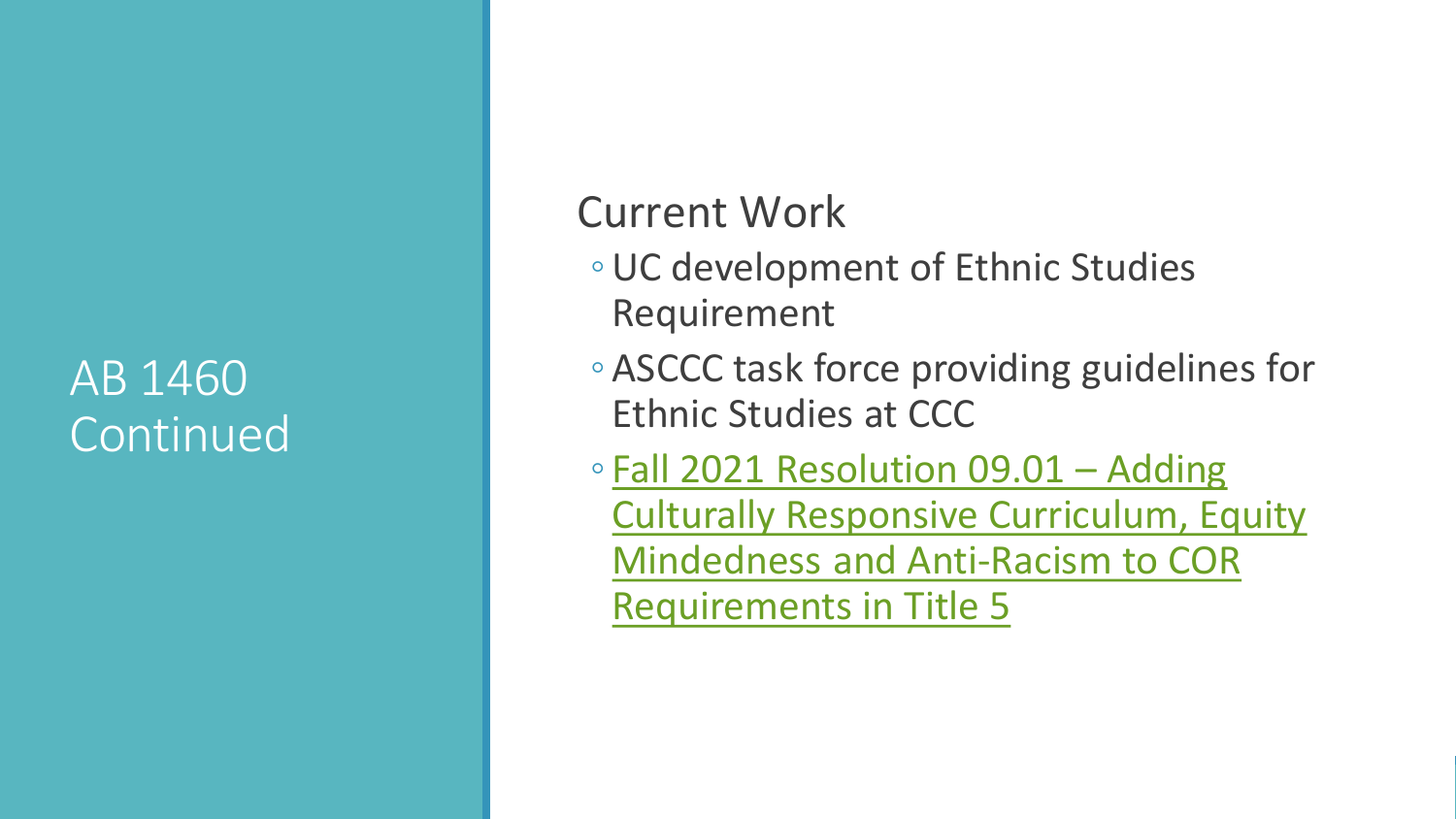AB 928 Student Transfer Achievement Reform

#### **[AB 928 Bill Text](https://leginfo.legislature.ca.gov/faces/billNavClient.xhtml?bill_id=202120220AB928)**

Require the UC, CSU, and CCC systems to establish a singular lower division GE pathway for transfer by end of 2023 and will start during the 2025-26 academic year.

34 Units for GE singular pathway

By Fall 2024, if a student declares a goal of transfer they must be placed on an ADT path if one exists unless the student opts out.

Intersegmental Committee of Academic Senates ([ICAS](https://icas-ca.org/)) is meeting to establish the GE pathway (Helen has sent out minutes)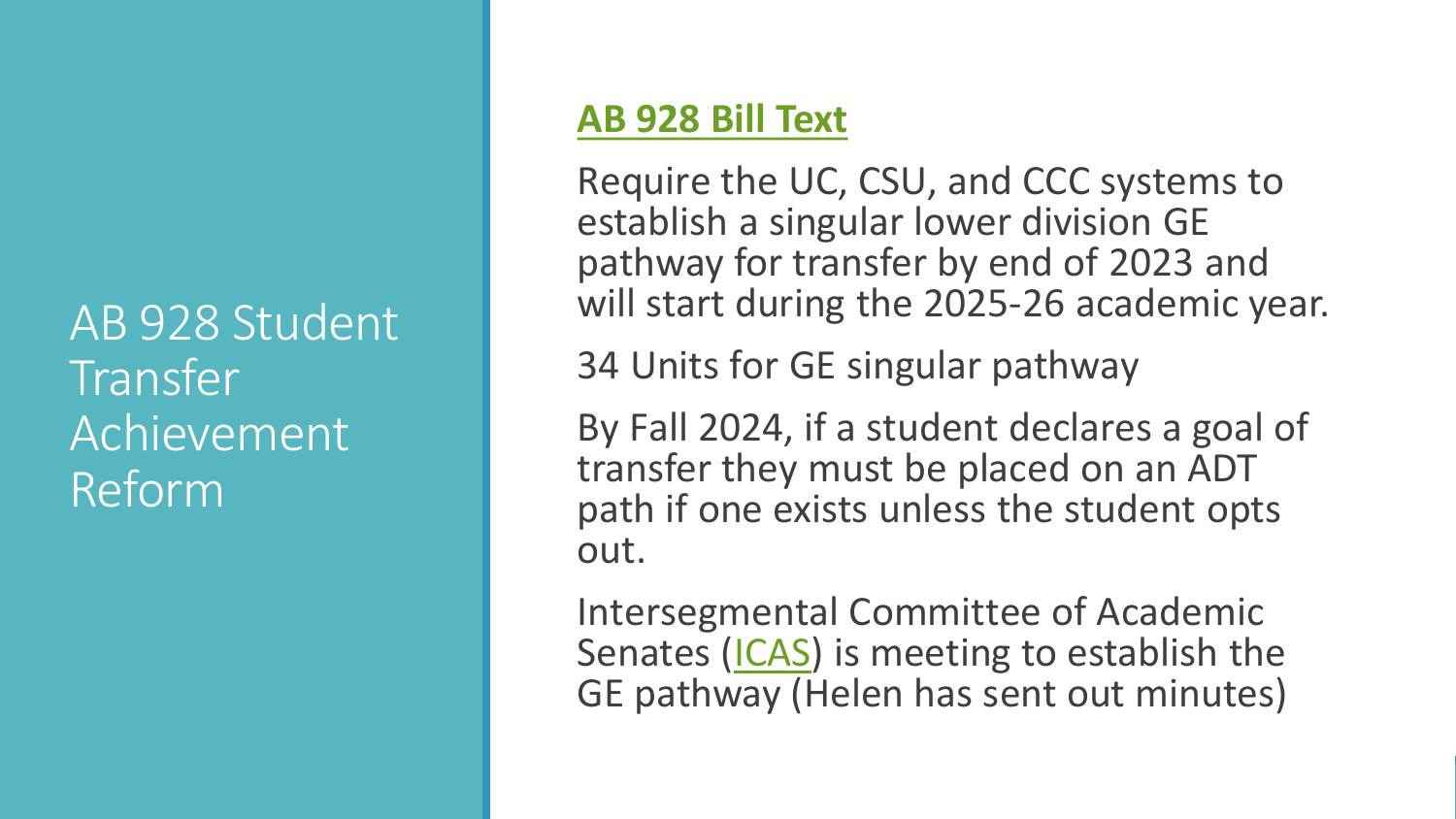# AB 928 Continued

Less Confusing for students! :D

Questions

- What about Communication?
- What about Ethnic Studies?
- What about Life Long Learning?
- What about Foreign Language?
- What about specific GE Area requirements that differ between CSU GE and IGETC?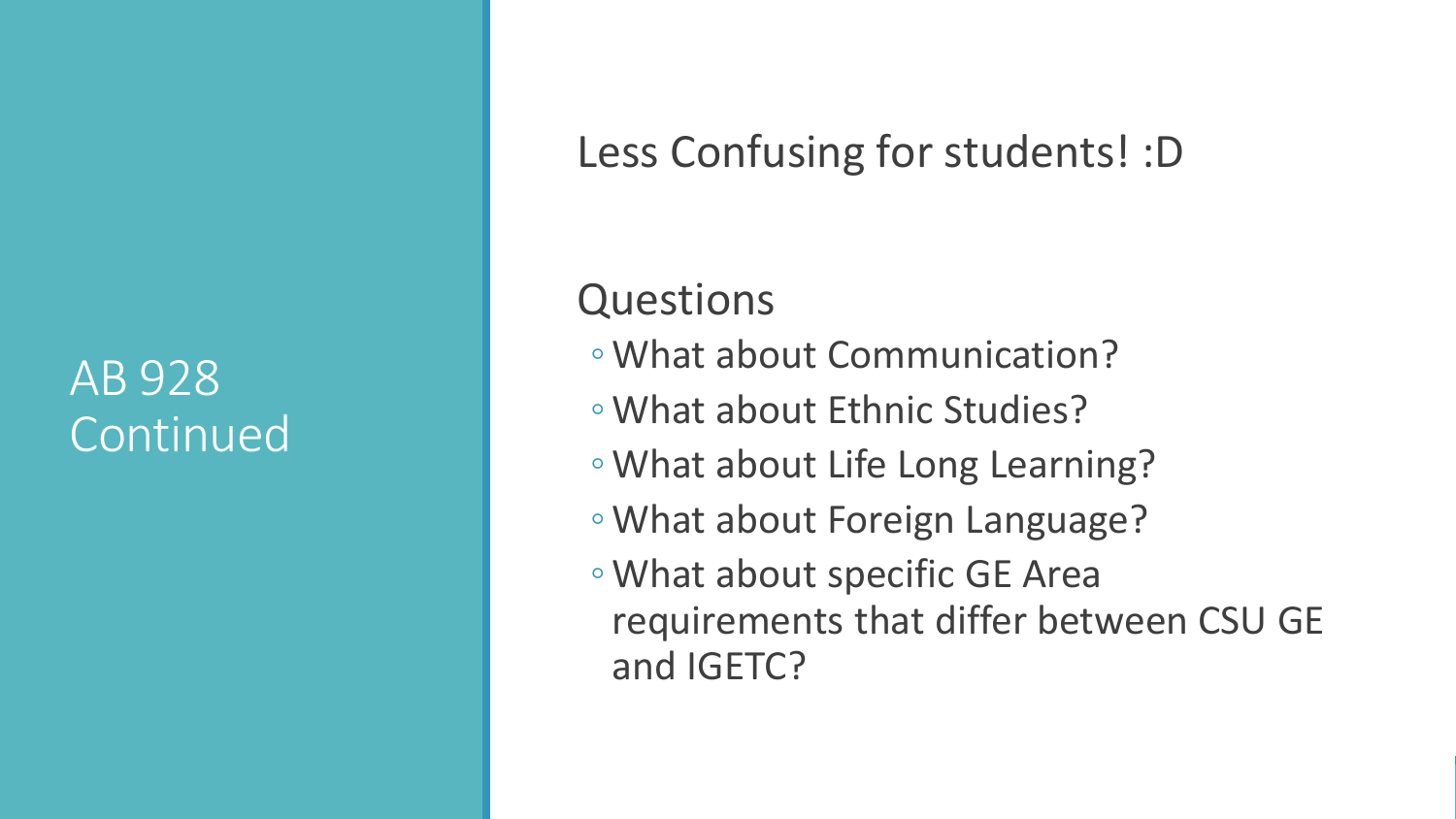AB 1111 Common Course Numbering System

#### **[AB 1111 Bill Text](https://leginfo.legislature.ca.gov/faces/billTextClient.xhtml?bill_id=202120220AB1111)**

Require California Community Colleges to adopt a common numbering system for all general education and transfer courses and place in the course catalog by Summer 2024.

No Task Force yet.

Possibly use C-ID as a starting point.

Course Prefixes and numbers may already be used.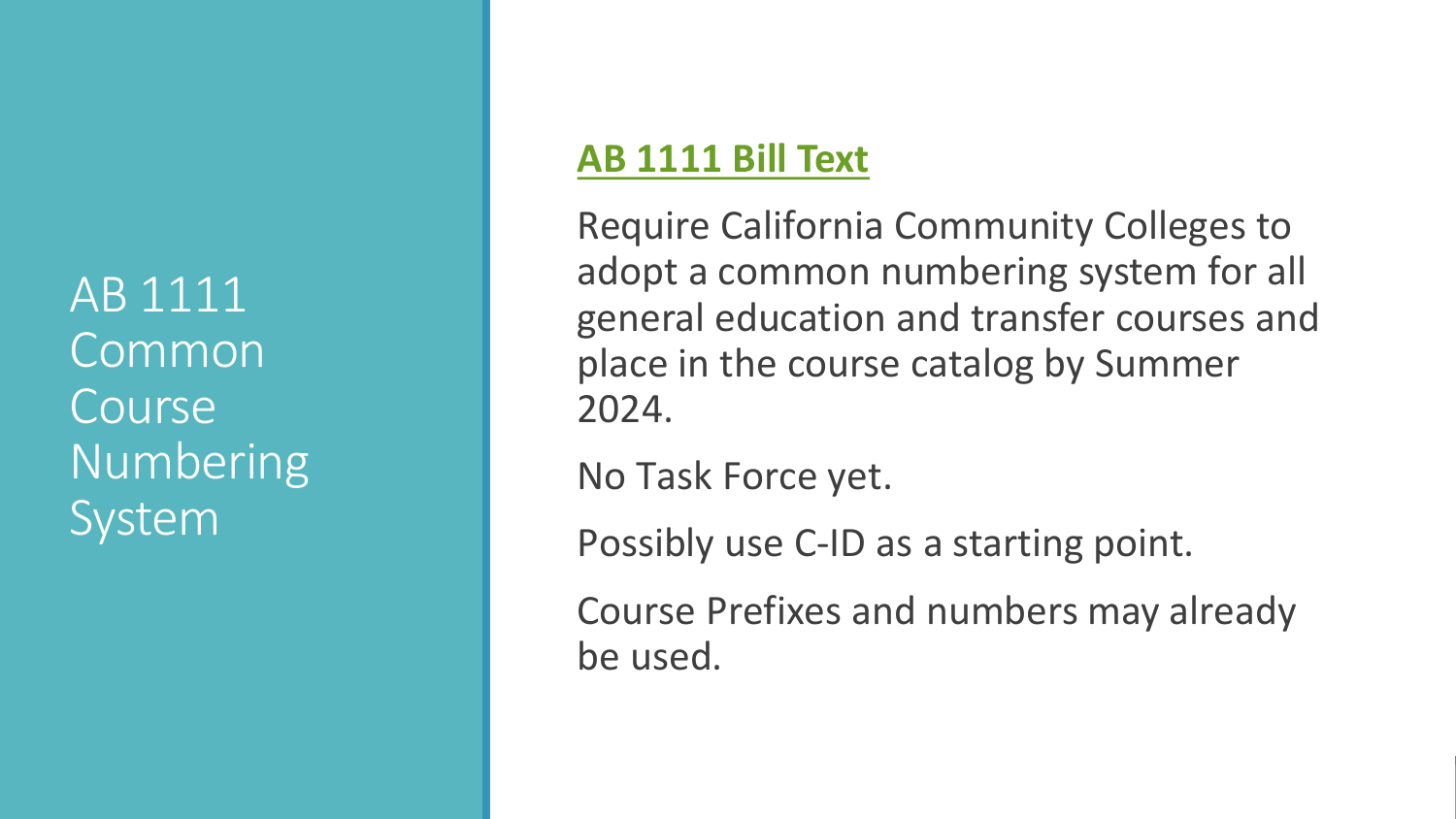AB 705 Seymour-Campbell Student Success Act

### [AB 705 Bill Text](https://leginfo.legislature.ca.gov/faces/billTextClient.xhtml?bill_id=201720180AB705)

Review of Math and English data since implementation of AB 705 ◦ State collected data

◦ ASCCC working to collect data

California Acceleration Project (CAP) [reports that only colleges that have](https://edsource.org/2021/california-community-colleges-unable-to-justify-placing-students-in-remedial-classes-study-finds/662777)  removed remedial classes are considered to be fully implementing [the law based on their October 2021](https://accelerationproject.org/Portals/0/Documents/CAPValidationReportAnalysisOct2021.pdf) report.

New legislation may be coming